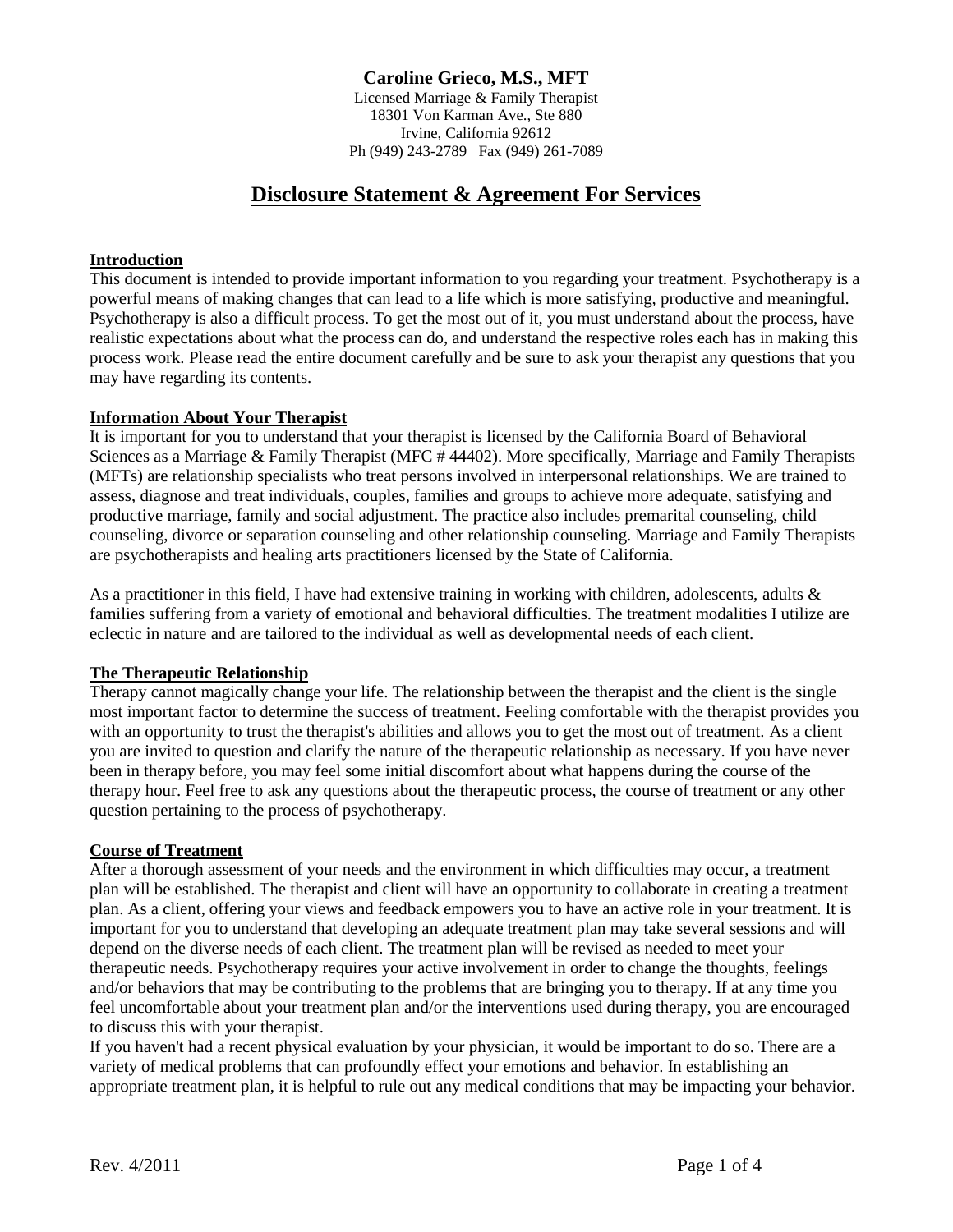## **Risks of Therapy**

Change involves risk. When changing something as complex as a human being tangled in an intricate web of relationships, there may be unexpected and, sometimes, negative consequences including: not getting better right away, having to deal with fears and anxieties, and the possibility of a temporary regression. Additionally, as you begin to change, your relationships will change. Significant others may not respond positively to these changes. Sometimes, in successful psychotherapy, you may begin to feel worse for a time before feeling better. This tends to happen as you begin to confront the issues that might have been avoided for so long. Understandably, this is not an easy or pleasant task, but confronting these issues is worth the effort. You can work towards resolving the pain and the behaviors caused by these issues. There is no absolute guarantee that any particular psychological treatment will be successful. It is important to be aware of such risks, as they will promote your understanding and realistic expectations of your therapy.

## **Limits of Confidentiality**

All communications between you and your therapist will be held in strict confidence unless you provide written permission to release information about your treatment. If you participate in marital or family therapy, your therapist will not disclose confidential information about your treatment unless all person(s) who participated in the treatment with you provide their written authorization to release. **However, it is important that you know that your therapist utilizes a "no-secrets" policy when conducting family or marital/couples therapy.** This means that if you participate in family, and/or marital/couples therapy, your therapist is permitted to use information obtained in an individual session that you may have had, when working with other members of your family. Please feel free to ask about this "no secrets" policy and how it may apply to you.

Communications between a therapist and client are considered "privileged," which means that the content may not be revealed to anyone else without the consent of the holder of the privilege, which is you: the client. However, there are several important limitations on that privilege including:

- 1. I am required by law to report any incident of suspected child abuse including: physical, sexual, emotional abuse or neglect to authorities.
- 2. I am required by law to report any incident of suspected elder or dependent adult abuse including: physical abuse, sexual abuse, emotional abuse, fiduciary abuse, abandonment, isolation, or neglect.
- 3. You intend to commit suicide, in which case I have an ethical and legal responsibility to intervene and protect from harm. Such interventions may include: soliciting support from significant others, requesting psychiatric evaluation from a county designated team, and or hospitalization as necessary.
- 4. You intend to commit homicide, in which case I am required by law to notify the authorities and any potential victims.
- 5. You sign an authorization waiving your rights to confidentiality.
- 6. The Courts order you for an evaluation, in which case I am required to furnish the Courts with information.
- 7. Your therapist is subpoenaed in a court proceeding, in which case I may be obliged to surrender clinical case notes. Should this issue arise; the client will be notified prior to the therapist taking any action in responding to the subpoena.

#### **Minors and Confidentiality**

Communications between therapists and patients who are minors (under the age of 18) are confidential. However, parents and other guardians who provide authorization for their child's treatment are often involved in their treatment. Consequently, your therapist, in the exercise of professional judgment, may discuss the treatment progress of a minor patient with the parent or caretaker. Patients who are minors and their parents are urged to discuss any questions or concerns that they have on this topic.

#### **Records/Record Keeping**

The therapist may take notes during sessions and will also produce other notes/records regarding the client's treatment. These notes constitute the therapist's clinical and business records, which by law, the therapist is required to maintain. Such records are the sole property of the therapist. Should a client request records, the therapist must receive this request in writing. The therapist serves the right, under California law, to provide a summary in lieu of actual records. The therapist also reserves the right to refuse to produce a copy of the records

Rev. 4/2011 Page 2 of 4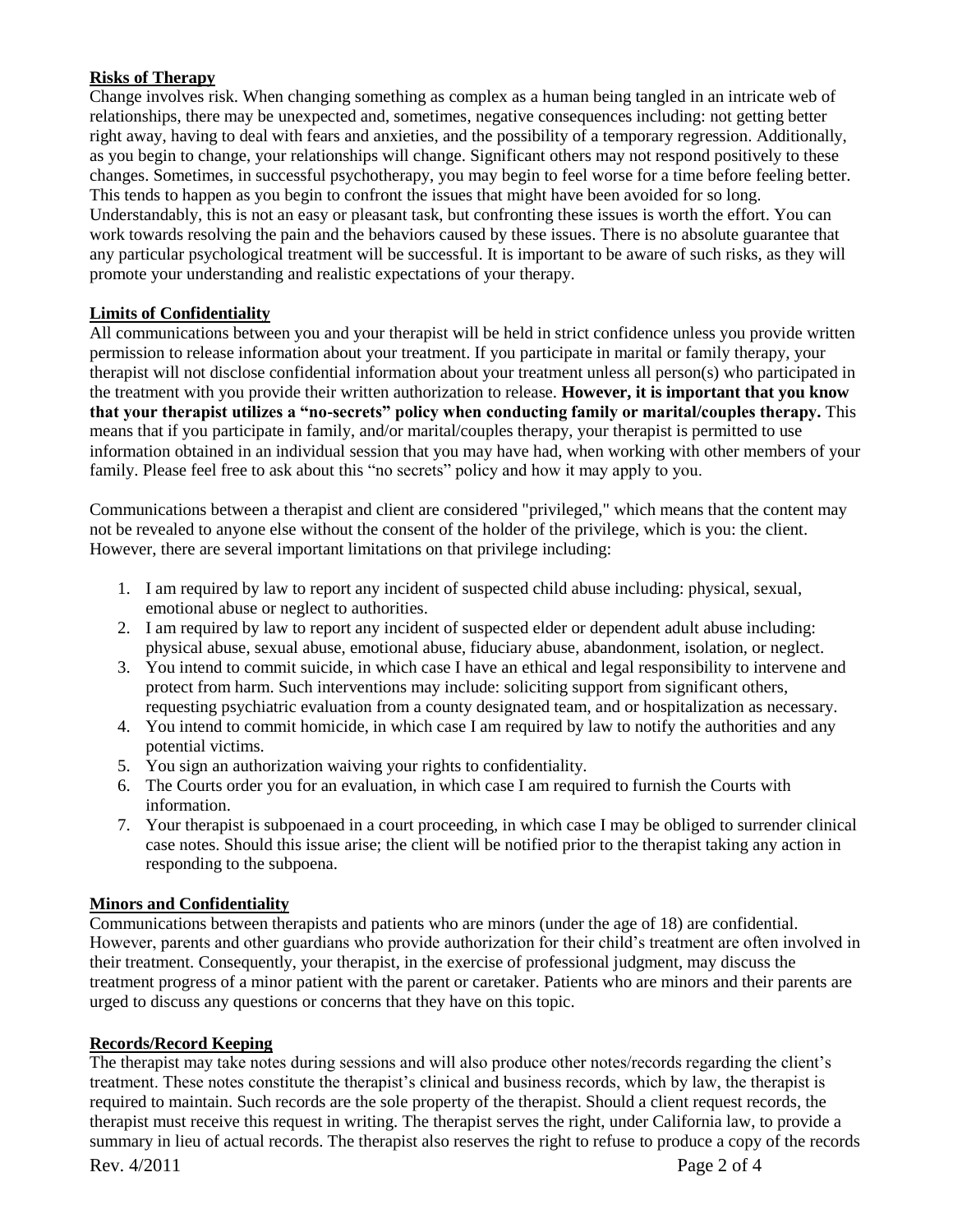under certain circumstances, but may, as requested provide a copy of the records to another treating health care provider. Therapists will maintain records for 10 years following termination of therapy. Records of minors will be maintained for 10 years following their 21<sup>st</sup> birthday. Client records will be destroyed in a manner that preserves client confidentiality.

## **Financial Arrangements**

By entering into therapy, we have begun a professional relationship that has financial implications. I want to take this opportunity to talk about the financial aspects of our relationship. I am offering my services as a therapist to you on a value-for-value basis. I agree to treat your psychological problems to the best of my professional ability, and in return you agree to pay my fees, and to cooperate with treatment, pending informed consent. The following is a guideline for the financial arrangement you are consenting to:

- The fee for service is \$150.00 for the intake/initial client session. The intake session is approximately 1 hour & 30 minutes in length.
- The fee for service is  $$ 120.00$  per therapy session. Therapy hour is approximately 50 minutes in length. Please note that the therapy hour may also be shortened, should there be a minor whose needs require an abbreviated session length (in which case, the fee may also be reduced)
- The fee for service for telephone contacts/consultations lasting 15 minutes or more is **\$ 30.00**

**Fees are payable at the time that services are rendered**. Occasionally, my hourly fees must be raised to cover increased expenses. I will give you sufficient notice prior to any increase. You may pay by check or cash. Please be advised that there will be a \$25 charge for every check returned or resubmitted. Should payments become delinquent; the therapist will make every effort to collect fees from the client prior to notifying a collections agency. Please note that in such a case, the content of therapy will remain confidential.

# **Appointment Scheduling and Cancellation Policies**

Sessions are typically scheduled to occur one time per week at the same time and day if possible. Your therapist may suggest a different amount of therapy depending on the nature and severity of your concerns. Your consistent attendance greatly contributes to a successful outcome. In order to cancel or reschedule an appointment, you are expected to notify your therapist at <u>least 24 hrs. in advance</u> of your appointment. If you do not provide your therapist with at least 24 hours notice in advance, you are responsible for the full payment for the missed session.

#### **Therapist Availability/Emergencies**

You may leave a message at any time on my confidential voicemail. If you wish for me to return your call, please be sure to leave your name and phone number(s), along with a brief message concerning the nature of your call. Nonurgent phone calls are returned during normal workdays (Monday through Friday) within 24 hours. If you have an urgent need to speak with me, please indicate that fact in your message and follow any instructions that are provided by the voicemail. **In the event of a medical emergency or an emergency involving a threat to your safety or the safety of others, please call 911 to request emergency assistance**.

When I go out of town, I will make arrangements with another therapist to take emergency calls for me. I take precautions to entrust my clients into the care of extremely competent therapists. If an emergency arises during my absence, you may reach the covering therapist by telephoning the contact number you are accustomed to using for me at any time. Follow the instructions provided on the voice mail. Every effort will be made to return your call as soon as possible; however, if your emergency message is not returned in a timely manner, dial 911 to access emergency services should this be necessary.

# **Therapist Communications**

Your therapist may need to communicate with you by telephone, mail, or other means. Please indicate your preference by checking one of the choices listed below. Please be sure to inform your therapist if you do not wish to be contacted at a particular time or place, or by a particular means.

Rev. 4/2011 Page 3 of 4